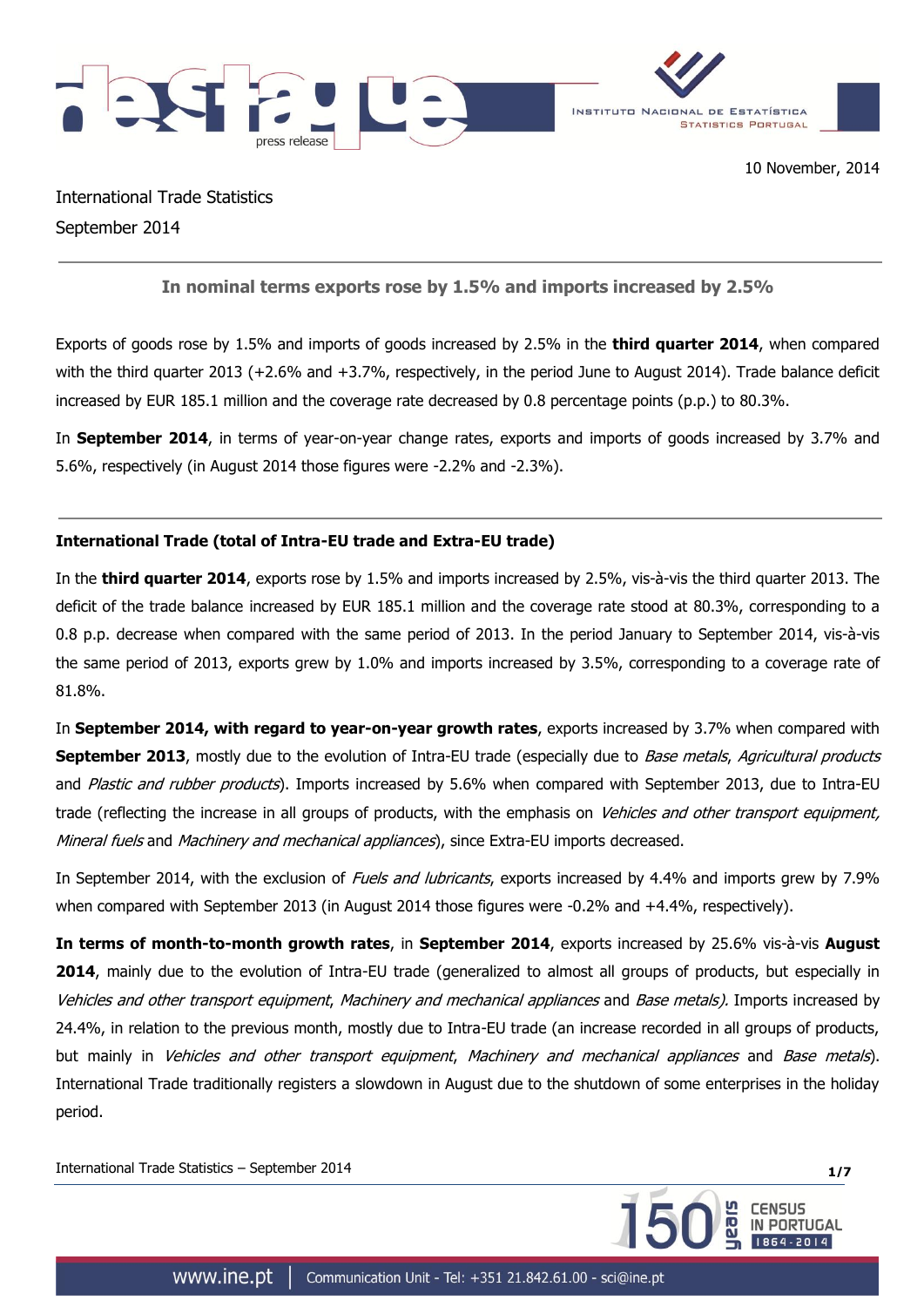

INSTITUTO NACIONAL DE ESTATÍSTICA **STATISTICS PORTUGAL** 

| PRELIMINARY GLOBAL DATA               |                  |                                   |               |  |  |  |
|---------------------------------------|------------------|-----------------------------------|---------------|--|--|--|
| <b>GLOBAL DATA</b>                    | <b>€ Million</b> | <b>GROWTH</b><br><b>RATE</b>      |               |  |  |  |
|                                       |                  | JUL 13 to SEP 13 JUL 14 to SEP 14 | $\frac{0}{0}$ |  |  |  |
| <b>INTERNATIONAL</b>                  |                  |                                   |               |  |  |  |
| Exports (FOB)                         | 11 623.7         | 11 798.5                          | 1.5           |  |  |  |
| Imports (CIF)                         | 14 3 3 1.2       | 14 691.2                          | 2.5           |  |  |  |
| <b>Trade Balance</b>                  | $-2707.5$        | $-2892.6$                         |               |  |  |  |
| Coverage rate (%)                     | 81.1             | 80.3                              |               |  |  |  |
| <b>INTRA-EU</b>                       |                  |                                   |               |  |  |  |
| Exports (FOB)                         | 8 0 9 4.2        | 8 2 7 6 . 7                       | 2.3           |  |  |  |
| Imports (CIF)                         | 10 098.6         | 10 735.5                          | 6.3           |  |  |  |
| <b>Trade Balance</b>                  | $-2004.3$        | $-2458.8$                         |               |  |  |  |
| Coverage rate (%)                     | 80.2             | 77.1                              |               |  |  |  |
| <b>EURO ZONE</b>                      |                  |                                   |               |  |  |  |
| Exports (FOB)                         | 6 814.0          | 6 9 14.4                          | 1.5           |  |  |  |
| Imports (CIF)                         | 9 1 9 2.9        | 9726.6                            | 5.8           |  |  |  |
| <b>Trade Balance</b>                  | $-2378.9$        | $-2812.2$                         |               |  |  |  |
| Coverage rate (%)                     | 74.1             | 71.1                              |               |  |  |  |
| <b>EXTRA-EU</b>                       |                  |                                   |               |  |  |  |
| Exports (FOB)                         | 3 5 2 9.5        | 3 5 2 1 . 8                       | $-0.2$        |  |  |  |
| Imports (CIF)                         | 4 2 3 2.6        | 3 9 5 5 . 7                       | $-6.5$        |  |  |  |
| Trade Balance                         | $-703.1$         | $-433.9$                          |               |  |  |  |
| Coverage rate (%)                     | 83.4             | 89.0                              |               |  |  |  |
| <b>EXCLUDING FUELS AND LUBRICANTS</b> |                  |                                   |               |  |  |  |
| Exports (FOB)                         | 2 944.3          | 2 970.4                           | 0.9           |  |  |  |
| Imports (CIF)                         | 1789.4           | 1922.0                            | 7.4           |  |  |  |
| <b>Trade Balance</b>                  | 1 1 5 4 . 9      | 1 048.4                           |               |  |  |  |
| Coverage rate (%)                     | 164.5            | 154.5                             |               |  |  |  |

## **Intra-EU trade**

In the **third quarter 2014**, Intra-EU exports increased by 2.3% and Intra-UE imports grew by 6.3%, **vis-à-vis the third quarter 2013**, with a corresponding 77.1% coverage rate and a deficit of EUR 2 458.8 million.

In **September 2014**, Intra-EU exports increased by 4.1% **vis-à-vis September 2013**, mainly reflecting the evolution of *Base metals* (mostly *Iron and steel), Agricultural products* (especially *Fresh fruit* and *Citrus fruit, fresh or* dried) and Plastic and rubber products. Intra-EU imports grew by 11.1%, as a result of the widespread increase in all groups of products, more so in *Vehicles and other transport equipment* (namely *Passenger motor cars* and Aeroplanes and other powered aircraft), Mineral fuels (specifically Petroleum oils and oils obtained from bituminous minerals, crude and Natural gas in gaseous state) and Machinery and mechanical appliances.

Intra-EU exports grew by 32.3% in **September 2014**, **when compared to the previous month**, as a result of the increase in almost all groups of products, but mostly in *Vehicles and other transport equipment* (especially *Passenger* motor cars and Parts and accessories for motor vehicles), Machinery and mechanical appliances and Base metals. Intra-EU imports increased by 30.5%, reflecting the overall evolution of all groups of products, especially Vehicles and other transport equipment (mostly Parts and accessories for motor vehicles and Passenger motor cars), Machinery and mechanical appliances and Base metals.

International Trade Statistics – September 2014 **2/7**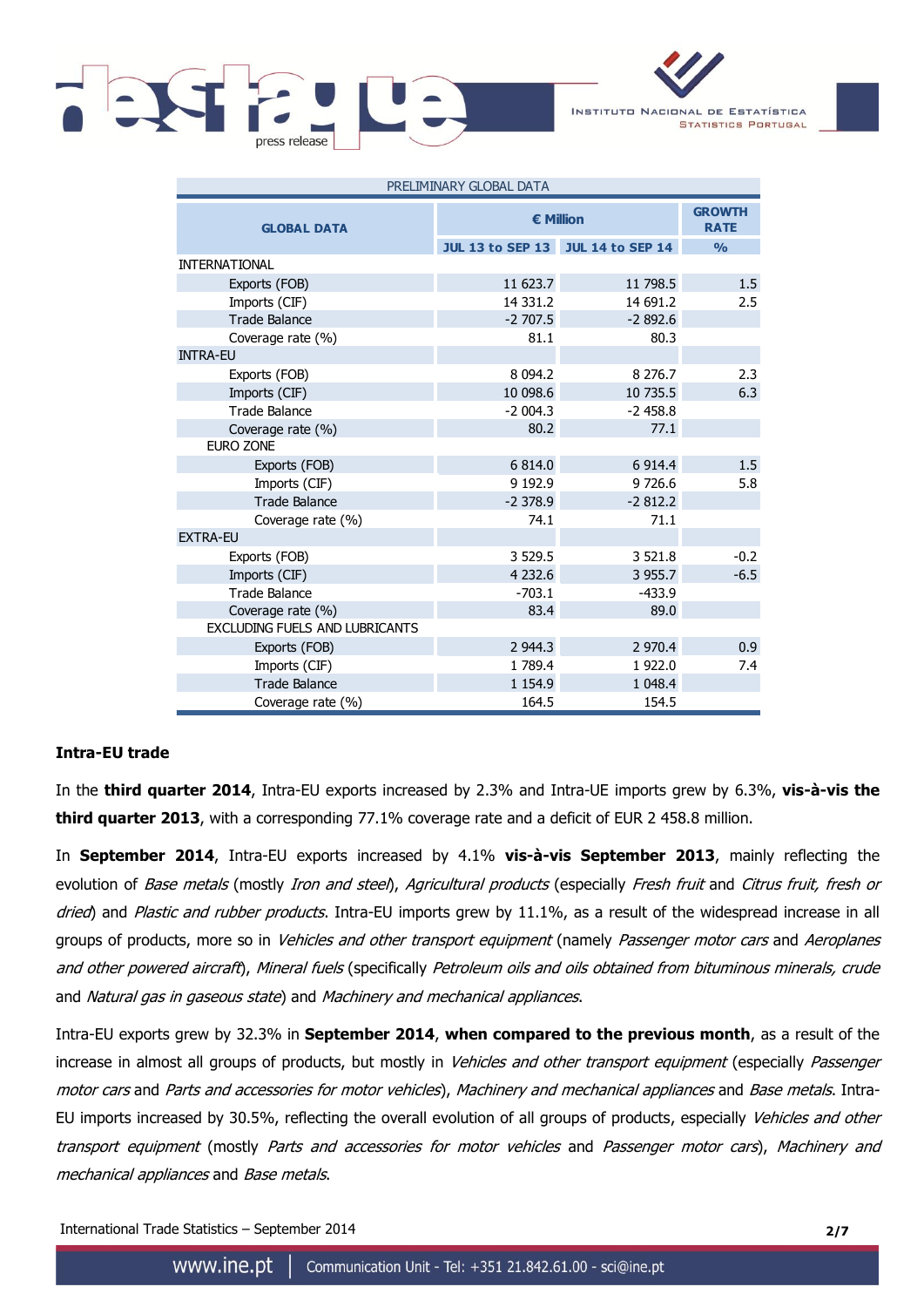



### **Extra-EU trade**

In the **third quarter 2014**, **vis-à-vis the third quarter 2013**, Extra-EU exports decreased by 0.2% and imports declined by 6.5%, which corresponded to a deficit of EUR 433.9 million and a coverage rate of 89.0%.

Excluding Fuels and lubricants, Extra-EU exports grew by 0.9% and Extra-EU imports increased by 7.4%, when compared with the third quarter 2013. Trade balance, excluding these types of products, accounted for a EUR 1 048.4 million surplus, corresponding to a coverage rate of 154.5%.

In **September 2014**, exports to Third Countries increased by 2.8% **in comparison with September 2013**, mainly reflecting the evolution of Base metals (namely Flat-rolled products of iron or non-alloy steel and Bars and rods, of iron or non-alloy steel), Cellulose pulp paper (particularly Uncoated paper and paperboard) and Food products (mostly Beer made from malt). Extra-EU imports decreased by 8.1%, essentially due to the evolution of Mineral fuels (mostly Petroleum oils, oils obtained from bituminous minerals and Liquefied natural gas).

In **September 2014**, Extra-EU exports increased by 11.7% **vis-à-vis August 2014** mainly due to Machinery and mechanical appliances (with the emphasis on Electrical transformers, static converters), Food products (especially Wine of fresh grapes and Beer made from malt) and Agricultural products (mainly Olive oil, Dried cod salted and Fresh apples, pears and quinces). Extra-EU imports increased by 9.1%, due to the contribution of most groups of products, more so Mineral fuels (mostly Petroleum oils and those obtained from bituminous minerals), Textiles materials (namely Cotton yarn) and Food products (mainly Oilcake and other solid residues, whether or not ground or in the form of pellets, resulting from the extraction of soya-bean oil).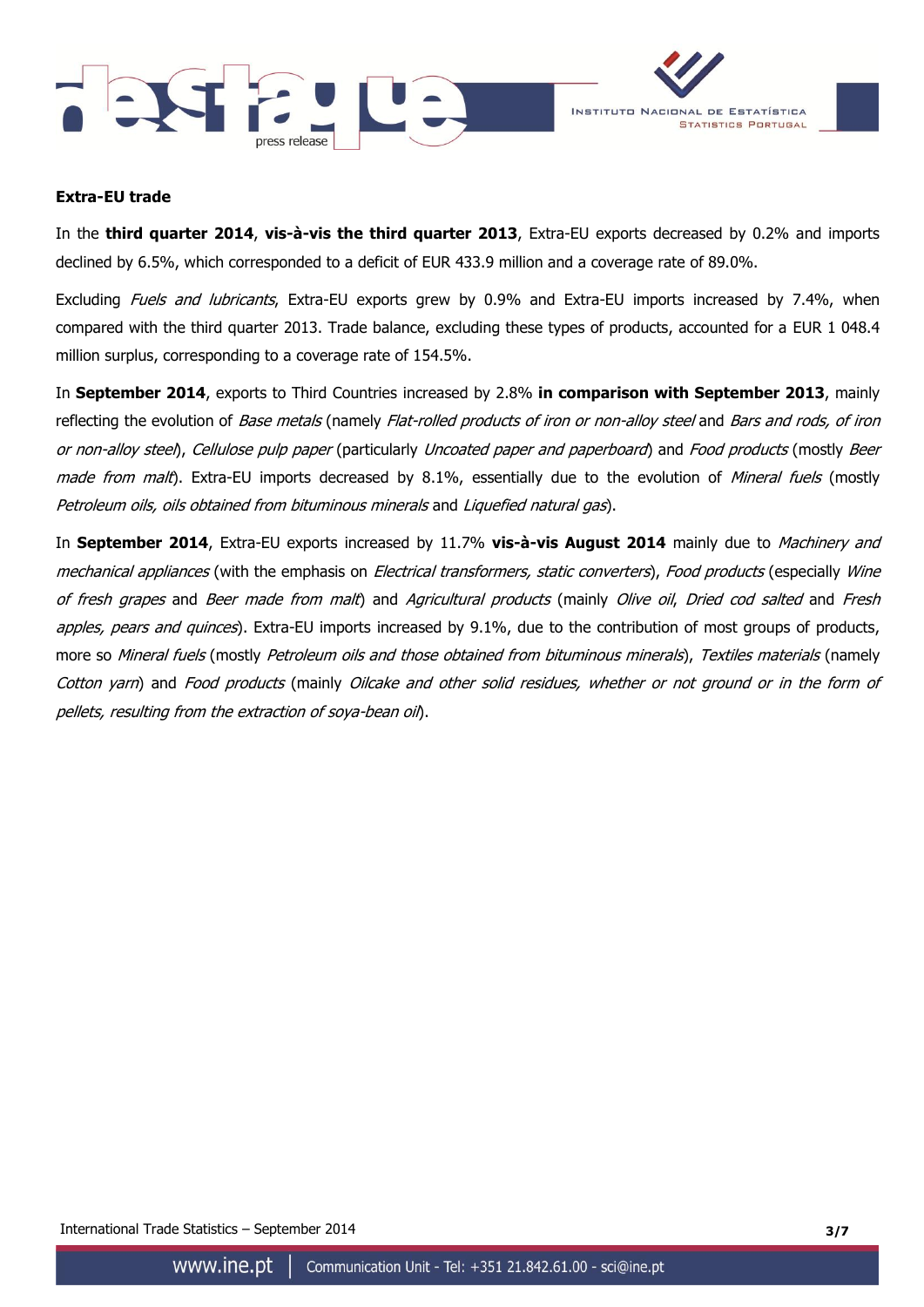

| PRELIMINARY MONTHLY DATA - EXPORTS |         |                                         |                  |                           |                    |                 |                    |                           |                  |         |                    |                           |  |
|------------------------------------|---------|-----------------------------------------|------------------|---------------------------|--------------------|-----------------|--------------------|---------------------------|------------------|---------|--------------------|---------------------------|--|
|                                    |         | <b>INTERNATIONAL</b><br><b>INTRA-EU</b> |                  |                           |                    | <b>EXTRA-EU</b> |                    |                           |                  |         |                    |                           |  |
|                                    |         | <b>GROWTH RATE</b><br>€ Million         |                  |                           | $\epsilon$ Million |                 | <b>GROWTH RATE</b> |                           | <b>€ Million</b> |         | <b>GROWTH RATE</b> |                           |  |
| <b>MONTH</b>                       |         |                                         |                  | $\frac{0}{0}$             |                    |                 |                    | $\frac{0}{0}$             |                  |         |                    | $\frac{9}{0}$             |  |
|                                    | 2013    | 2014                                    | Year-on-<br>year | <b>Month-to-</b><br>month | 2013               | 2014            | Year-on-<br>year   | <b>Month-to-</b><br>month | 2013             | 2014    | Year-on-<br>year   | <b>Month-to-</b><br>month |  |
| <b>TOTAL</b>                       | 47 266  | 35 679                                  |                  |                           | 33 235             | 25 4 96         |                    |                           | 14 032           | 10 184  |                    |                           |  |
| <b>JANUARY</b>                     | 3808    | 3 9 2 9                                 | 3.2              | 10.8                      | 2 741              | 2876            | 4.9                | 18.3                      | 1 0 6 7          | 1 0 5 3 | $-1.3$             | $-5.7$                    |  |
| <b>FEBRUARY</b>                    | 3 6 6 0 | 3827                                    | 4.5              | $-2.6$                    | 2 6 5 4            | 2 7 7 0         | 4.4                | $-3.7$                    | 1 0 0 7          | 1 0 5 7 | 5.0                | 0.3                       |  |
| <b>MARCH</b>                       | 3 9 8 2 | 3 9 5 2                                 | $-0.8$           | 3.3                       | 2 7 9 1            | 2846            | 2.0                | 2.7                       | 1 1 9 1          | 1 1 0 5 | $-7.2$             | 4.6                       |  |
| <b>APRIL</b>                       | 4 0 7 8 | 3887                                    | $-4.7$           | $-1.6$                    | 2 8 3 4            | 2 8 0 3         | $-1.1$             | $-1.5$                    | 1 2 4 4          | 1 0 8 4 | $-12.9$            | $-1.9$                    |  |
| MAY                                | 4 2 4 0 | 4 0 9 0                                 | $-3.6$           | 5.2                       | 2 9 6 5            | 2 9 2 0         | $-1.5$             | 4.2                       | 1 2 7 5          | 1 1 7 0 | $-8.2$             | 7.9                       |  |
| <b>JUNE</b>                        | 3 9 2 9 | 4 1 9 6                                 | 6.8              | 2.6                       | 2 8 0 1            | 3 0 0 4         | 7.2                | 2.9                       | 1 1 2 8          | 1 1 9 3 | 5.7                | 1.9                       |  |
| <b>JULY</b>                        | 4 3 7 7 | 4 4 7 9                                 | 2.3              | 6.7                       | 3 100              | 3 1 9 8         | 3.2                | 6.5                       | 1 2 7 7          | 1 2 8 1 | 0.3                | 7.4                       |  |
| <b>AUGUST</b>                      | 3 3 1 7 | 3 2 4 5                                 | $-2.2$           | $-27.6$                   | 2 2 1 4            | 2 1 8 6         | $-1.3$             | $-31.7$                   | 1 1 0 2          | 1 0 5 9 | $-4.0$             | $-17.4$                   |  |
| <b>SEPTEMBER</b>                   | 3 9 3 0 | 4 0 7 5                                 | 3.7              | 25.6                      | 2 7 8 0            | 2892            | 4.1                | 32.3                      | 1 1 5 0          | 1 1 8 2 | 2.8                | 11.7                      |  |
| <b>OCTOBER</b>                     | 4 2 4 0 |                                         |                  |                           | 2 9 5 9            |                 |                    |                           | 1 2 8 1          |         |                    |                           |  |
| <b>NOVEMBER</b>                    | 4 1 5 7 |                                         |                  |                           | 2 9 6 5            |                 |                    |                           | 1 1 9 2          |         |                    |                           |  |
| <b>DECEMBER</b>                    | 3 5 4 7 |                                         |                  |                           | 2 4 3 0            |                 |                    |                           | 1 1 1 6          |         |                    |                           |  |



International Trade Statistics – September 2014 **4/7**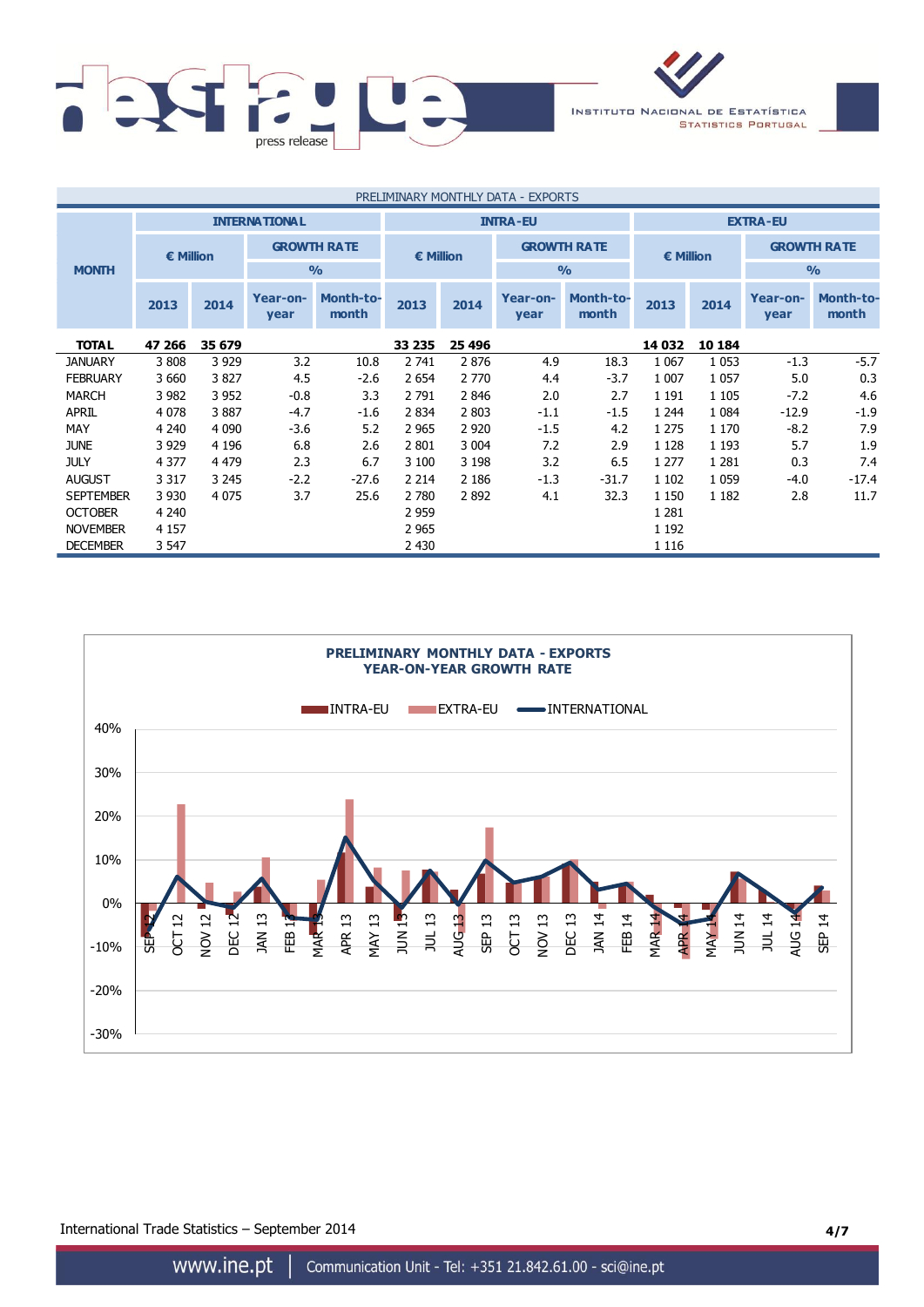

| PRELIMINARY MONTHLY DATA - IMPORTS |         |         |                                         |                           |           |         |                    |                           |           |         |                    |                           |
|------------------------------------|---------|---------|-----------------------------------------|---------------------------|-----------|---------|--------------------|---------------------------|-----------|---------|--------------------|---------------------------|
|                                    |         |         | <b>INTERNATIONAL</b><br><b>INTRA-EU</b> |                           |           |         | <b>EXTRA-EU</b>    |                           |           |         |                    |                           |
| € Million                          |         |         | <b>GROWTH RATE</b>                      |                           | € Million |         | <b>GROWTH RATE</b> |                           | € Million |         | <b>GROWTH RATE</b> |                           |
| <b>MONTH</b>                       |         |         |                                         | $\frac{0}{0}$             |           |         |                    | $\frac{0}{0}$             |           |         | $\frac{9}{0}$      |                           |
|                                    | 2013    | 2014    | Year-on-<br>year                        | <b>Month-to-</b><br>month | 2013      | 2014    | Year-on-<br>year   | <b>Month-to-</b><br>month | 2013      | 2014    | Year-on-<br>year   | <b>Month-to-</b><br>month |
| <b>TOTAL</b>                       | 56 906  | 43 595  |                                         |                           | 40 959    | 32 343  |                    |                           | 15 947    | 11 253  |                    |                           |
| <b>JANUARY</b>                     | 4 4 6 4 | 4 9 2 0 | 10.2                                    | 7.5                       | 3 1 4 0   | 3 4 8 2 | 10.9               | $-4.3$                    | 1 3 2 4   | 1 4 3 7 | 8.6                | 53.0                      |
| <b>FEBRUARY</b>                    | 4 4 0 5 | 4 6 63  | 5.9                                     | $-5.2$                    | 3 0 8 5   | 3 5 4 1 | 14.8               | 1.7                       | 1 3 2 0   | 1 1 2 1 | $-15.1$            | $-22.0$                   |
| <b>MARCH</b>                       | 4 607   | 4755    | 3.2                                     | 2.0                       | 3 2 4 0   | 3 7 7 4 | 16.5               | 6.6                       | 1 3 6 7   | 981     | $-28.3$            | $-12.5$                   |
| <b>APRIL</b>                       | 4 8 3 7 | 4 5 24  | $-6.5$                                  | $-4.8$                    | 3 3 7 2   | 3 5 5 7 | 5.5                | $-5.8$                    | 1 4 6 4   | 968     | $-33.9$            | $-1.3$                    |
| MAY                                | 4 8 8 5 | 5 0 0 4 | 2.4                                     | 10.6                      | 3 4 8 0   | 3 6 7 3 | 5.6                | 3.3                       | 1 4 0 5   | 1 3 3 1 | $-5.3$             | 37.5                      |
| <b>JUNE</b>                        | 4 600   | 5 0 3 9 | 9.5                                     | 0.7                       | 3 3 6 5   | 3 5 8 0 | 6.4                | $-2.5$                    | 1 2 3 5   | 1 4 5 9 | 18.2               | 9.6                       |
| <b>JULY</b>                        | 5 2 1 8 | 5 4 0 2 | 3.5                                     | 7.2                       | 3750      | 3 900   | 4.0                | 9.0                       | 1 4 6 8   | 1 501   | 2.2                | 2.9                       |
| <b>AUGUST</b>                      | 4 2 3 7 | 4 1 3 9 | $-2.3$                                  | $-23.4$                   | 2866      | 2 9 6 5 | 3.4                | $-24.0$                   | 1 3 7 1   | 1 1 7 4 | $-14.4$            | $-21.8$                   |
| <b>SEPTEMBER</b>                   | 4876    | 5 1 5 1 | 5.6                                     | 24.4                      | 3 4 8 3   | 3 8 7 0 | 11.1               | 30.5                      | 1 3 9 4   | 1 2 8 1 | $-8.1$             | 9.1                       |
| <b>OCTOBER</b>                     | 5 3 9 9 |         |                                         |                           | 3 874     |         |                    |                           | 1 5 2 5   |         |                    |                           |
| <b>NOVEMBER</b>                    | 4 8 0 1 |         |                                         |                           | 3 6 6 6   |         |                    |                           | 1 1 3 5   |         |                    |                           |
| <b>DECEMBER</b>                    | 4 5 7 8 |         |                                         |                           | 3 6 3 9   |         |                    |                           | 940       |         |                    |                           |



International Trade Statistics – September 2014 **5/7**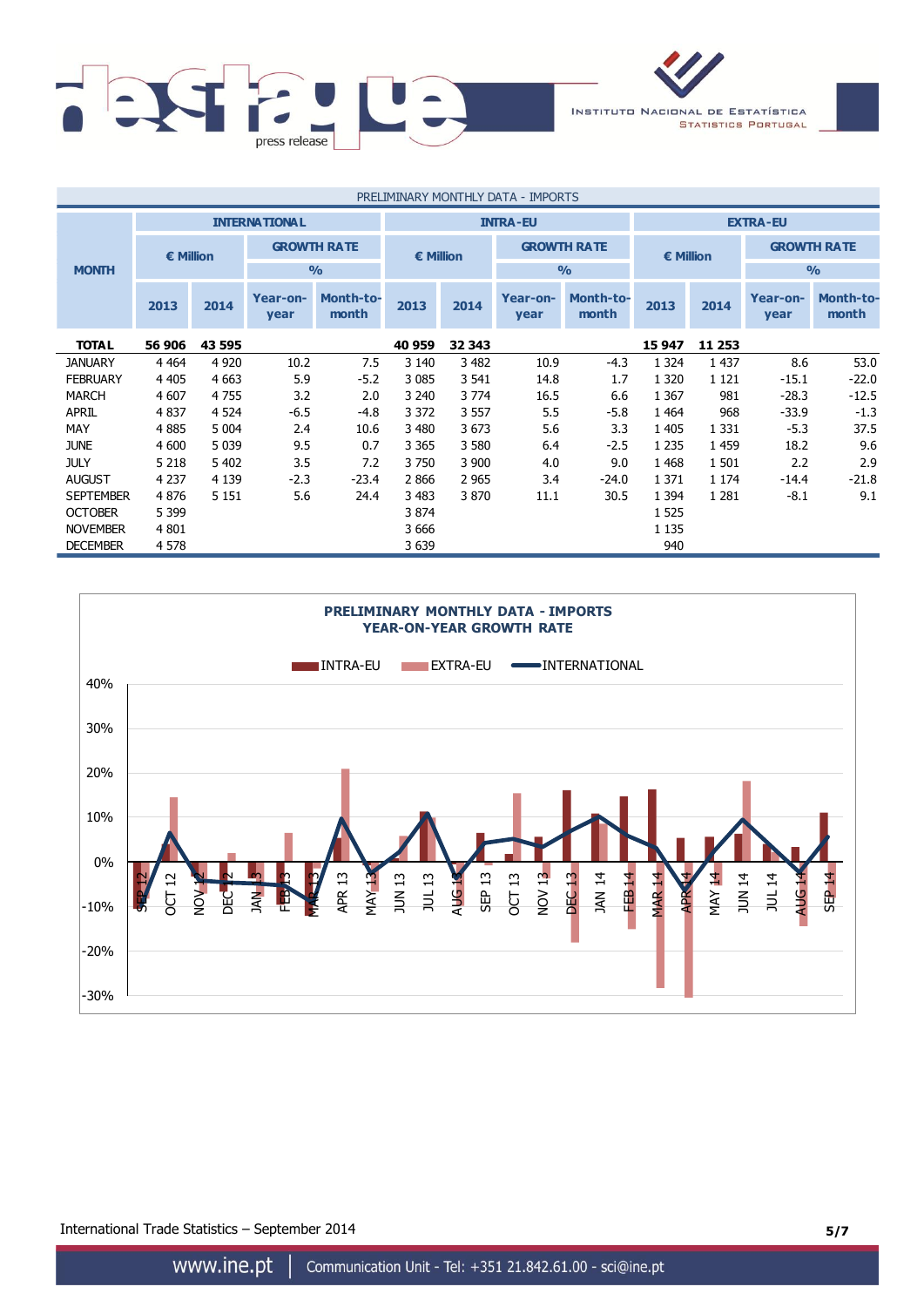



## **Broad Economic Categories**

In the **third quarter 2014, in comparison with the third quarter 2013**, as far as **exports** are concerned, the emphasis went to the increases in Consumer goods (+8.0%) and Food products and beverages (+4.8%), while Fuels and lubricants recorded the highest reduction (-11.3%).

In the same period, with regard to **imports**, the emphasis went to the increases in Transport equipment, parts and accessories (+23.1%) mostly due to the evolution of Passenger motor cars and Other transport equipment. Imports of Fuels and lubricants presented the highest reduction (-11.3%).

| PRELIMINARY GLOBAL DATA                               |                                             |                |                              |                                             |                |                              |  |
|-------------------------------------------------------|---------------------------------------------|----------------|------------------------------|---------------------------------------------|----------------|------------------------------|--|
|                                                       | <b>INTERNATIONAL</b>                        |                |                              |                                             |                |                              |  |
|                                                       |                                             | <b>EXPORTS</b> |                              | <b>IMPORTS</b>                              |                |                              |  |
| <b>BROAD ECONOMIC CATEGORIES</b>                      | € Million                                   |                | <b>GROWTH</b><br><b>RATE</b> | € Million                                   |                | <b>GROWTH</b><br><b>RATE</b> |  |
|                                                       | <b>JUL 13 to JUL 14 to</b><br><b>SEP 13</b> | <b>SEP 14</b>  | $\frac{0}{0}$                | <b>JUL 13 to JUL 14 to</b><br><b>SEP 13</b> | <b>SEP 14</b>  | $\frac{0}{0}$                |  |
|                                                       |                                             |                |                              |                                             |                |                              |  |
| <b>FOOD AND BEVERAGES</b>                             | 1 1 9 7                                     | 1 2 5 4        | 4.8                          | 2 0 6 7                                     | 2 0 0 2        | $-3.1$<br>2.4                |  |
| PRIMARY<br><b>PROCESSED</b>                           | 300<br>897                                  | 340<br>914     | 13.6<br>1.9                  | 800<br>1 2 6 7                              | 819<br>1 1 8 3 | $-6.6$                       |  |
|                                                       |                                             |                |                              |                                             |                |                              |  |
| INDUSTRIAL SUPPLIES NOT ELSEWHERE SPECIFIED           | 3876                                        | 3890           | 0.4                          | 3818                                        | 4 0 2 1        | 5.3                          |  |
| PRIMARY                                               | 318                                         | 341            | 7.3                          | 407                                         | 409            | 0.5                          |  |
| <b>PROCESSED</b>                                      | 3 5 5 8                                     | 3 5 4 9        | $-0.3$                       | 3 4 1 0                                     | 3 6 1 2        | 5.9                          |  |
| <b>FUELS AND LUBRICANTS</b>                           | 1 2 1 3                                     | 1 0 7 6        | $-11.3$                      | 3 0 7 6                                     | 2 7 2 8        | $-11.3$                      |  |
| PRIMARY                                               | 0                                           | $\mathbf{0}$   | $-34.9$                      | 2 2 4 9                                     | 1952           | $-13.2$                      |  |
| <b>PROCESSED</b>                                      | 1 2 1 2                                     | 1 0 7 6        | $-11.2$                      | 827                                         | 776            | $-6.1$                       |  |
| CAPITAL GOODS, AND PARTS AND ACCESSORIES THEREOF (1)  | 1 4 6 9                                     | 1 4 9 9        | 2.1                          | 1895                                        | 2 0 1 6        | 6.4                          |  |
| CAPITAL GOODS (EXCEPT TRANSPORT EQUIPMENT)            | 864                                         | 924            | 6.9                          | 1 1 3 3                                     | 1 2 4 1        | 9.6                          |  |
| PARTS AND ACCESSORIES                                 | 604                                         | 575            | $-4.8$                       | 762                                         | 774            | 1.6                          |  |
| TRANSPORT EOUIPMENT AND PARTS AND ACCESSORIES THEREOF | 1581                                        | 1 5 9 4        | 0.8                          | 1 3 9 2                                     | 1 7 1 4        | 23.1                         |  |
| PASSENGER MOTOR CARS                                  | 383                                         | 422            | 10.1                         | 439                                         | 582            | 32.6                         |  |
| <b>OTHER</b>                                          | 253                                         | 232            | $-8.2$                       | 145                                         | 280            | 93.4                         |  |
| PARTS AND ACCESSORIES                                 | 944                                         | 940            | $-0.5$                       | 808                                         | 852            | 5.4                          |  |
| CONSUMER GOODS NOT ELSEWHERE SPECIFIED                | 2 2 8 0                                     | 2 4 6 2        | 8.0                          | 2 0 8 2                                     | 2 2 0 7        | 6.0                          |  |
| <b>DURABLE</b>                                        | 278                                         | 294            | 6.1                          | 304                                         | 328            | 7.7                          |  |
| <b>SEMI-DURABLE</b>                                   | 1 3 5 0                                     | 1 4 4 0        | 6.6                          | 855                                         | 916            | 7.2                          |  |
| <b>NON-DURABLE</b>                                    | 653                                         | 728            | 11.6                         | 923                                         | 963            | 4.4                          |  |
| <b>GOODS NOT ELSEWHERE SPECIFIED</b>                  | 8                                           | 22             | 158.2                        | $\overline{2}$                              | $\mathcal{P}$  | $-9.6$                       |  |
| (1) - EXCEPT TRANSPORT EQUIPMENT                      |                                             |                |                              |                                             |                |                              |  |